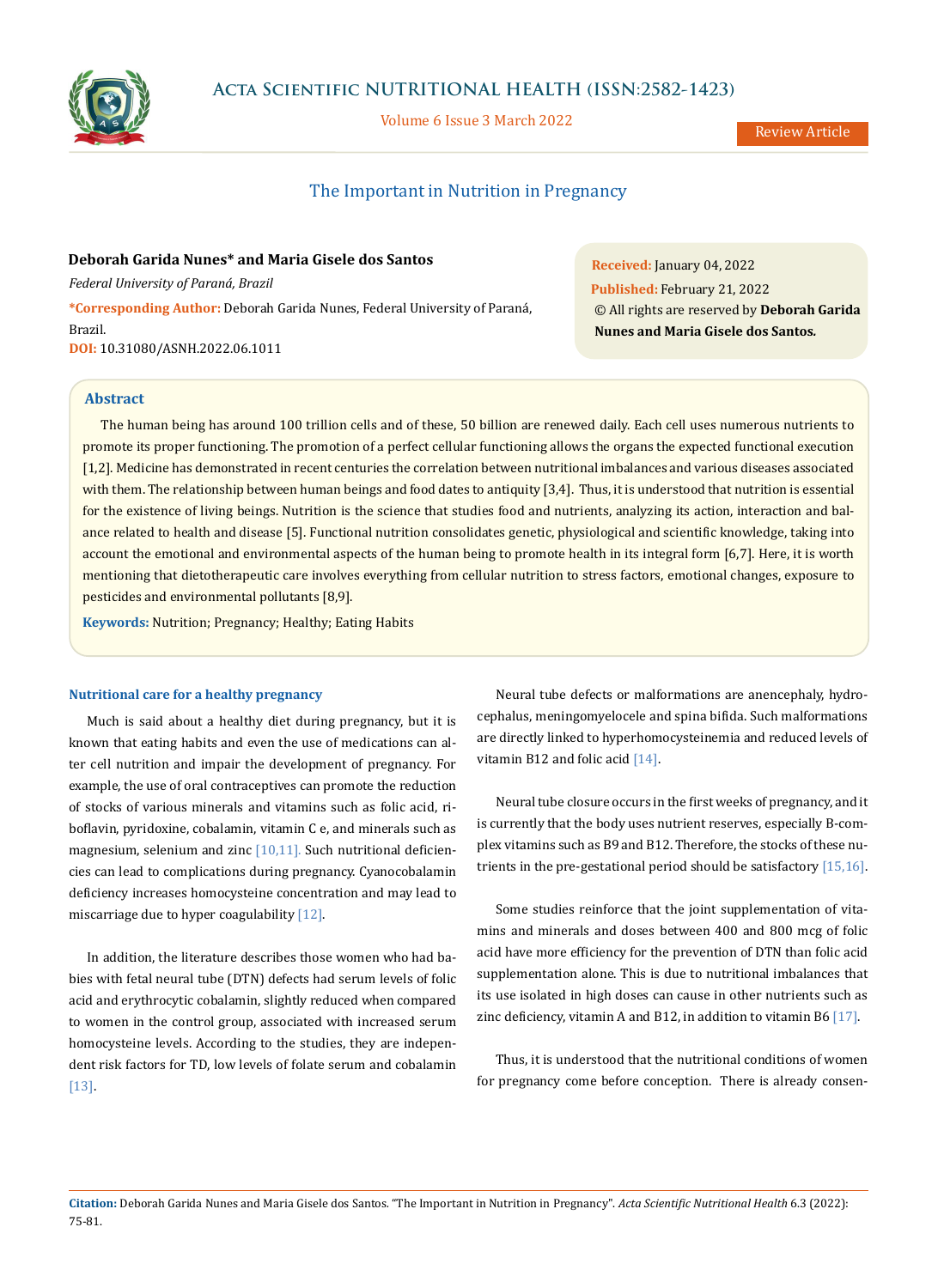sus that the first thousand children's day, between conception and the end of the second year of the child's life, shape the brain and metabolic development of human beings  $[18]$ . Thus, researchers suggest that women make a metabolic program that covers their lifestyle, such as avoiding tobacco consumption, alcoholic beverages, high intake of saturated and trans fats, sleep quality, exposure to the sun, consuming healthier foods and practiced regular physical activity [19].

#### **Metabolism in Pregnancy**

The gestational period is marked by an intense anabolic process. Weeks after conception, the placenta is already formed and begins to secrete important hormones related to the metabolism of various nutrients. These alter maternal metabolism, promote fetal growth, prepare the mother for labor and lactation [20].

Metabolic adaptations resulting from pregnancy are essential to ensure the growth and proper development of the fetus, provide sufficient energy and nutrients until its birth and control maternal stocks of nutrients and energy during pregnancy, delivery and lactation [21,22].

Of the maternal physiological changes, what stands out most is the hemodilution, which increases its total blood volume by 40 to 50%. Such adaptation is due to the supply to protect the mother and baby when in supine position, in addition to preventing blood loss during childbirth.

In pregnancy, a reduction in the plasma level of amino acids is observed due to the high fetal demand. The pregnant woman saves this type of substrate for fetal synthesis and there is an adjustment in lipid metabolism. The baby uses about 80% glucose for energy production, not using circulating fatty acids.

The hormones involved are GH (placental), epinephrine, placental lactogen hormone (hPL), and others that increase for lipolysis and use of pregnant women as energy, raising plasma levels of cholesterol, fatty acids, TG and phospholipids. As the mother preserves plasma glucose for the fetus, her fasting glucose is 15 to 20mg lower than in the pre-gestational period. For this to be possible, during this period, a peripheral resistance to insulin is observed. During feeding, maternal hyperinsulinemia suppresses lipolysis and ketogenesis and increases amino acid uptake. Promoting an adjustment in fat storage and tissue protein synthesis. The hormones involved in this mechanism are progesterone, placental GH, lactogenic hormones, glucagon, cortisone and estrogen [23,24]. Some hormones affect a woman's quality of life during pregnancy. Thus, progesterone increases appetite in the first half of pregnancy, reducing uterine contractility and intestinal motility. Estrogen plays hydroscopic action on tissues, favoring its elasticity and edema. It also dilutes serum proteins and favors skin hyperpigmentation and can reduce appetite in the second half of pregnancy. Human placental lactogen (hPL) has mammogenic action and reduces insulin sensitivity during pregnancy [25,26].

Due to all these changes, the mother's nutritional and energy demand becomes very high. Thus, the two second quarters are marked by the increase in the caloric requirement to meet all this demand. It is also worth mentioning that gene expression is dependent on nutrients such as omega-3, zinc, chromium, vitamin D, magnesium and others [27,28].

At the beginning of pregnancy, there is no caloric increase. There is then, from the second trimester, an increase in the mother's metabolic rate until the third trimester of approximately 300 kcal/ day, increasing the risk of ketosis when food deprivation occurs in the mother [29,30].

It is important to identify whether the pregnant woman is underweighting or overweight at the beginning of pregnancy, to enable appropriate interventions to correct nutritional imbalances. The low weight of the pregnant woman increases the risk of preterm and low birth weight and maternal anemia. Overweight and maternal obesity increase the risk of cesarean section, difficulty in losing weight after childbirth, having overweight children, gestational diabetes and hypertension that can compromise the life of the baby and the mother [31].

Regarding satisfactory weight gain, eutrophic pregnant women are expected to increase from 15 to 20% of her pre-gestational weight. According to the Institute of Medicine [31], the recommended weight gain is reported in table 2 [32].

In twin pregnancies, individualized evaluation is necessary. In any case, a weight gain of around 2.7kg per month is recommended from the twentieth gestational week (VITOLO, 2008).

## **Pregnant Woman's Food**

From conception to breastfeeding, the baby is totally dependent on the feeding of the pregnant woman. This is because during pregnancy, the baby feeds on nutrients absorbed and metabolized by the mother. In addition, the pregnant woman's eating habits still di-

**Citation:** Deborah Garida Nunes and Maria Gisele dos Santos*.* "The Important in Nutrition in Pregnancy". *Acta Scientific Nutritional Health* 6.3 (2022): 75-81.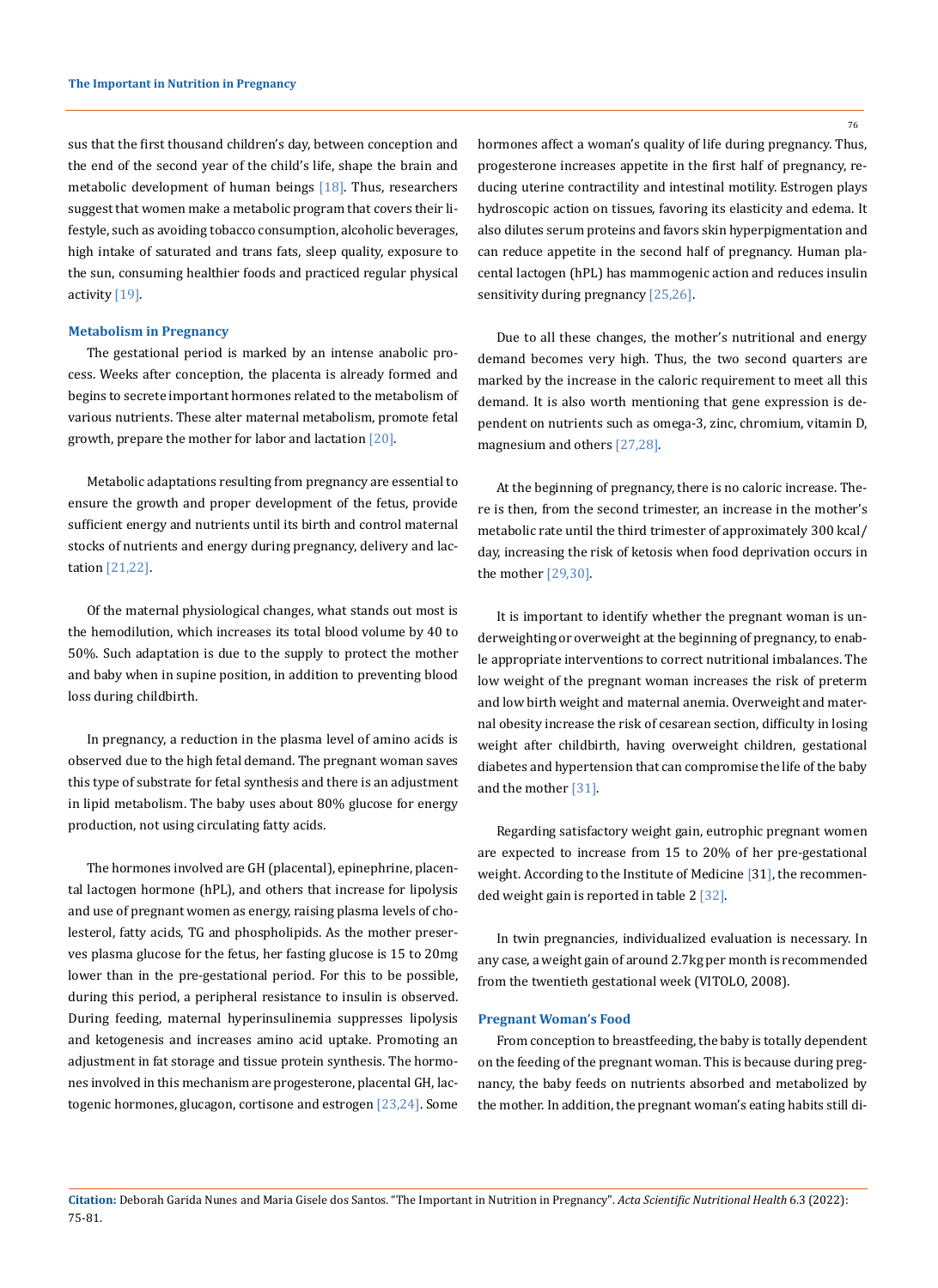|               | <b>First quarter</b>            | <b>Second quarter</b>                       | <b>Third quarter</b>                 |
|---------------|---------------------------------|---------------------------------------------|--------------------------------------|
| Physiological | 10-25% physiological increase   | Relaxation of the Muscles of the TGI causes | Progesterone causes hypotonia of     |
| changes       | in functions and metabolism.    | lower secretion of digestive enzymes,       | the isophane inferior sphincter      |
|               | Increased heart rate.           | leading to delay in gastric emptying and    |                                      |
|               |                                 | constipation.                               | Increased pressure of the uterus on  |
|               | Thickening of the muscle fibers |                                             | the stomach.                         |
|               | of the uterus, causing pressure | 50% increase in blood volume.               |                                      |
|               | on the bladder on the right     |                                             | Changes already related in the       |
|               | side.                           | Increased respiratory rate.                 | second quarter, but it is noted more |
|               | Loss of concentration and       | Baby growth pushes the ribs and pelvis.     | markedly.                            |
|               | increased drowsiness caused     |                                             |                                      |
|               | by progesterone.                | Insulin resistance.                         |                                      |
|               |                                 |                                             |                                      |
| Common        | Heartburn, nausea and vomi-     | Breast paresthesia and Mastalgia, colostrum | All related in the second quarter    |
| symptoms      | ting, eructation and bloating.  | production, gum slur, gastroesophageal      | and may be more pronounced at        |
|               |                                 | reflux and heartburn, dyspnea, frequency    | this stage.                          |
|               |                                 | and urgency to urinate, need for rest and   |                                      |
|               |                                 | drowsiness, mmss edema and LLLI, discom-    |                                      |
|               |                                 | fort to walk, increased hunger.             |                                      |

**Table 1:** Summary of physiological changes during pregnancy.

| <b>Nutritional status</b><br><b>Pre-gestational</b>        | Total weight gain in<br>the 1st quarter (kg) | Weekly weight gain rate in the second<br>and third trimesters of pregnancy (kg) | Total weight gain (kg)  |
|------------------------------------------------------------|----------------------------------------------|---------------------------------------------------------------------------------|-------------------------|
| Pre-gestational BMI or in the first<br>trimester of $< 20$ | 2,3                                          | $0,521(0,453-0,589)$                                                            | 12.5 to 18 $kg$         |
| Pre-gestational BMI between 20<br>and 24.9                 | 1,6                                          | $0,406$ (0,362 - 0,453)                                                         | 11.5 to $16 \text{ kg}$ |
| Pre-gestational BMI between 25<br>and 29.9                 | $0.3 \text{ to } 0.9$                        | $0,272$ (0,226 - 0,317)                                                         | 7 to 11.5 kg            |
| Pre-gestational BMI > 30                                   |                                              | $0,226$ (0,181 - 0,272)                                                         | $6$ to $7$ kg           |

**Table 2:** Recommended weight gain according to gestational trimesters.

rectly influence the baby's variety, quality and even taste, because the placenta can interfere with the baby's taste and smell [29,30].

It is important to note that during pregnancy, women should not diet restrictively or lose weight during this period. Researchers have demonstrated that this type of conduct can generate smaller babies with metabolic alterations. Thus, the diet should be as healthy and varied as possible, including fresh vegetables and fruits, grains and seeds, as well as whole grains, lean protein sources and healthy fats. It is important to consume meals every 2 and a half to 3 hours, in smaller amounts and chew the food very well to facilitate digestion and avoid gastric discomforts such as reflux, heartburn, eructation and gases, in addition to constipation [22,28,30].

Meals should include all food groups such as complex or whole carbohydrate, legumes, vegetables and fruits, AVB proteins and mono and polyunsaturated fats. This care makes it possible to intake different nutrients that complement each other and provide sufficient substrate for the nutrition of the mother and baby to be adequate [33].

Regarding the distribution of macronutrients, calculated under the total energy value (VET), it is recommended 45 to 65% of carbohydrates, 15 to 20% of proteins (adjusting to 10g or 1.1g/kg of pre-gestational weight/day, not exceeding the intake of 71g per day) and 20 to  $35\%$  lipids  $[2]$ .

The American Dietetic Association (ADA) does not guide diets that have amounts of less than 130g/day of carbohydrates, harming maternal and child health. As for proteins, high biological value (AVB) should be prioritized and their distribution between 10% and 35% of VET AL In addition, the intake of saturated fats

**Citation:** Deborah Garida Nunes and Maria Gisele dos Santos*.* "The Important in Nutrition in Pregnancy". *Acta Scientific Nutritional Health* 6.3 (2022): 75-81.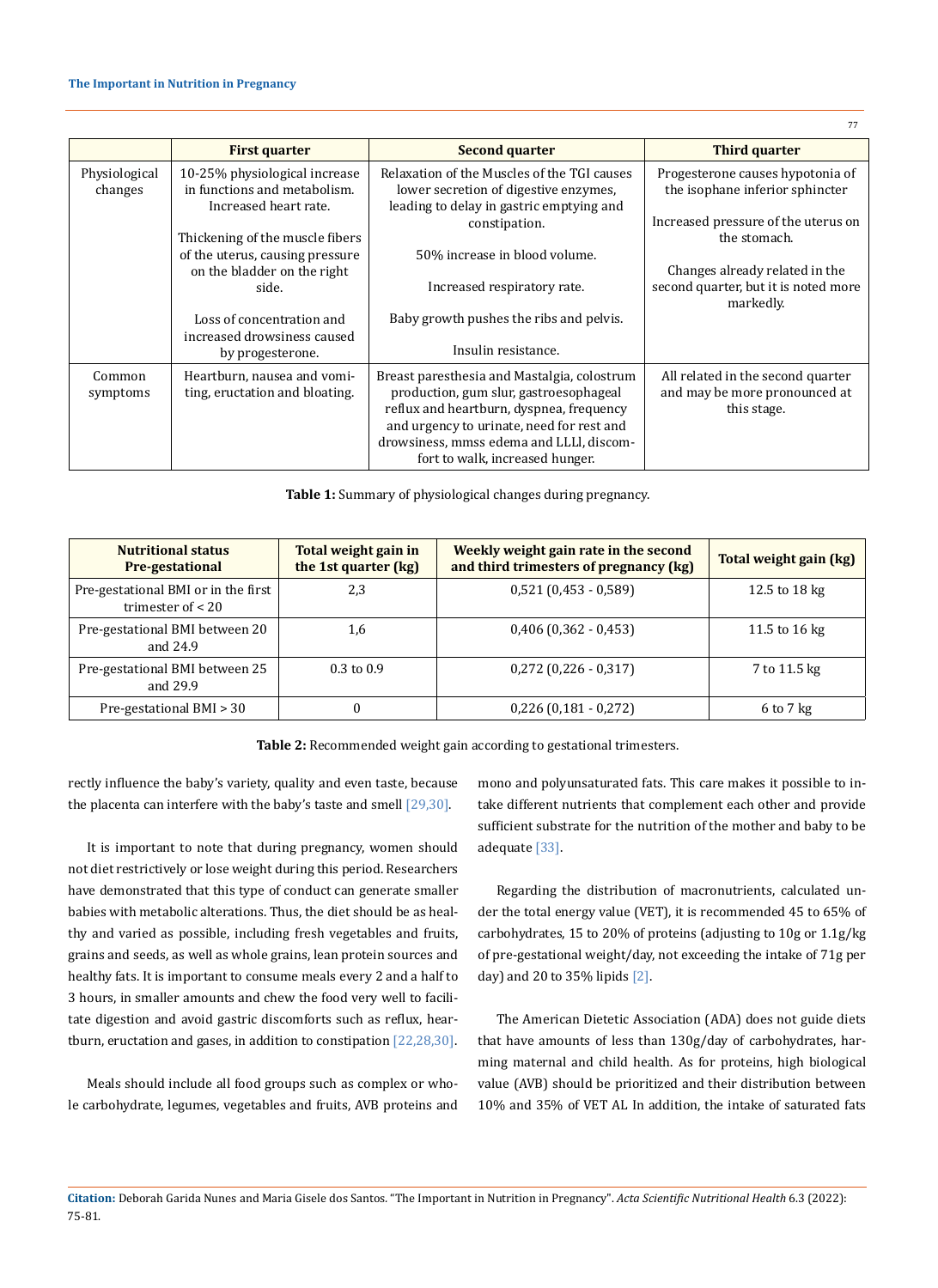should be less than 7% of total lipids and cholesterol, less than 200mg/day. The recommendations of vitamins, minerals and fibers (20 - 35g/day or 14g for every 1000 kcal) are similar for pregnant women who have mgd or not. It is important to note that the energy recommendation should promote adequate weight gain and restrictive diets are discouraged and may lead to ketonuria  $[2]$ .

The RDA recommends a daily intake of 175g/day of carbohydrates for pregnant women and 210g/day for lactating women. Protein consumption of 1g/kg/day (calculated on pre-gestational or acceptable weight) is recommended with an additional 1g/day in the first half, 9g/day in the second trimester and 31g/day in the third trimester. Of these, it was recommended to intake at least 50% of protein of high biological value [30].

Good quality proteins or AVB are those from animal origin such as meat and poultry, dairy products, eggs and fish. According to IOM, these proteins are the source of the nine essential amino acids (phenylalanine, histidine, isoleucine, leucine, lysine, methionine, threonine, tryptophan and valine) and, for this reason, are called AVB or "complete proteins". Plant proteins such as those present in legumes, grains, nuts, seeds and some vegetables do not include all essential amino acids, so they are called "incomplete proteins" [30].

To the so-called simple or complex carbohydrates, such nomenclature was related to the speed of digestion and availability of seeric glucose. Being the simple carbohydrates of rapid digestion and elevation of glycemia and complex, being of slower digestion and gradual elevation of glycemia. Currently, it is known that the structure of the molecule influences digestion time and glucose elevation [33].

However, postprandial glycemia is influenced by the time of metabolization of carbohydrates, the availability of serum glucose, insulin secretion and its peripheral tissue sensitivity. So, the glycemic response depends on the amount and glycemic index of the carbohydrate ingested [34].

The intrinsic factors that influence the glycemic response of carbohydrates may be their physical form (juice or fruit), the type of starch, maturation, the type of preparation (fried, cooked, roasted), among others [30].

There are other factors that contribute to the glycemic response and that prevent the accuracy of this calculation such as age, body composition, mealtimes, chewing, existence of peripheral resistance to insulin, intestinal microbiota and genetic individuality, among others [27,28].

In any case, two mechanisms can impact to reduce the glycemic response in meals, such as modulating the rate of absorption of carbohydrates including more viscous fibers and mono or polyunsaturated fats and increasing insulin secretion through protein intake [5].

The concentration and distribution of carbohydrates throughout the day can contribute to better glycemic control. However, this strategy should be individualized, considering the eating habits, tests and tolerance of the pregnant woman. Thus, to control the glycemic load of the diet, fractionation and reduction of carbohydrate volume are guided, maintaining fixed schedules for meals [2,4].

The fractionation of meals allows the pregnant woman not to present hypoglycemia, nausea and even emesis, besides regulating the hunger-satiety axis. Establishing mealtimes allows the body to organize itself to provide digestive enzymes and hormones, optimizing the digestive process and avoiding discomfort [34].

Due to the increase in free fatty acids resulting from pregnancy, one should consider an intake of up to 30% of vet of total fats, limiting the intake of saturated fats to 10% and discourage the intake of *trans fats*. In dyslipidemia, it is recommended to limit the intake of cholesterol to 200mg/day. However, fat restriction is not recommended due to the fetal process of myelinization, which may compromise its neurological development [15].

Regarding, polyunsaturated long-chain n-3 (omega-3) fatty acids (LCPUFA) are essential in mammalian health. These facts are present in fish and flaxseed oil, and fish oil has the most efficient form of LCPUFA [4].

LCPUFA measures physiological processes such as angiogenesis, immunity, inflammatory response, among other cellular and molecular functions that impact health and disease. Eicosapentae-

**Citation:** Deborah Garida Nunes and Maria Gisele dos Santos*.* "The Important in Nutrition in Pregnancy". *Acta Scientific Nutritional Health* 6.3 (2022): 75-81.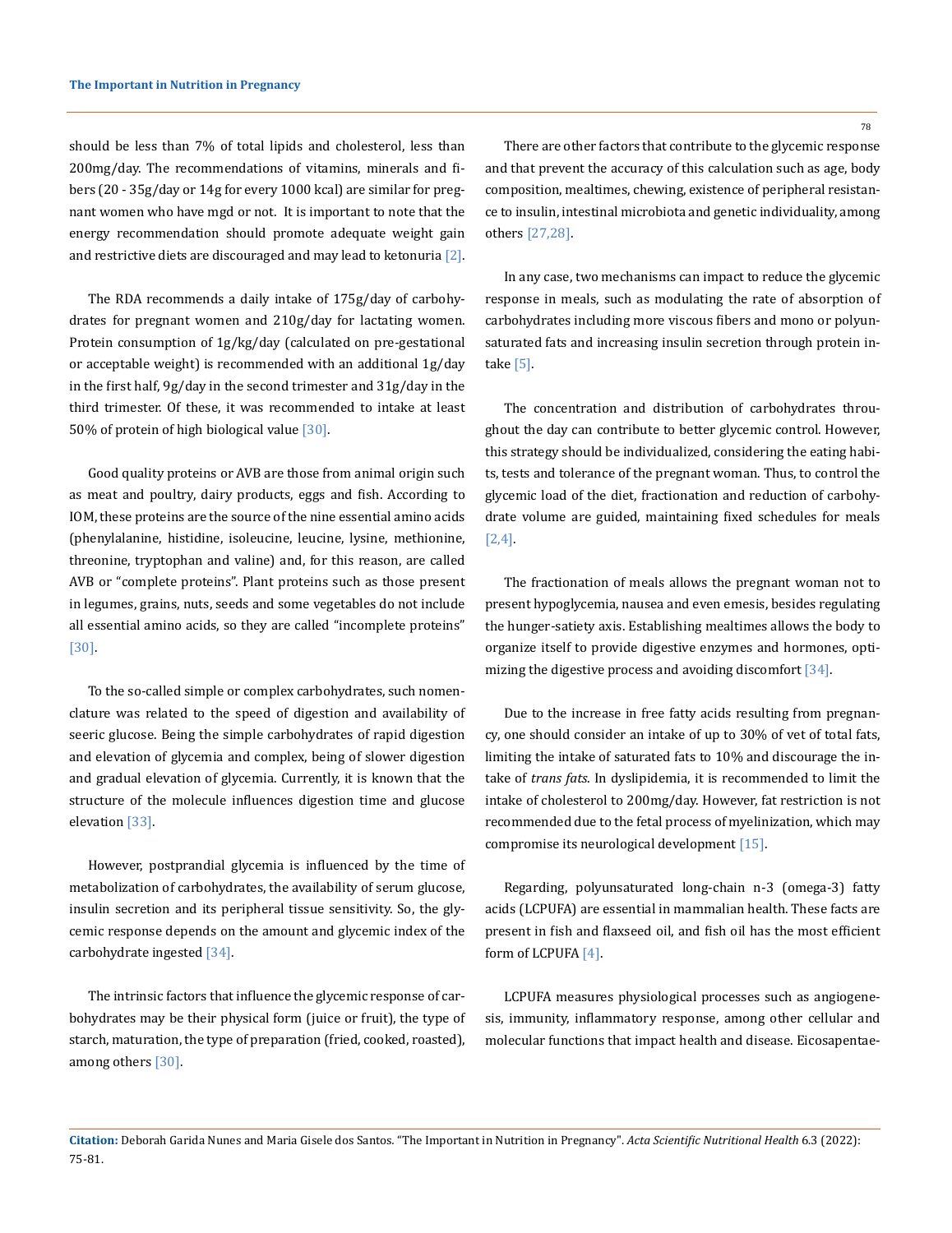noic acid, 22: 5n-3 (EPA) and Docosaexaenoic acid, 22: 6n-3 (DHA) comprise part of cellular signaling. DHA is part of the structure and function of the cell membrane [7,9].

Researchers report that the diet rich in refined foods have a low content of PUFAs n-3, leading individuals to an increased risk of diseases [10,17].

Thus, inadequate maternal intake of DHA and EPA can impair the baby's growth, exposing it to risks of cognitive decline, inflammatory processes, cardiovascular disease, behavioral changes and mental stress in adulthood (K).

The study by Helland., *et al.* (2003) suggested that maternal supplementation of omega-3 polyunsaturated fatty acids such as DHA and AA during pregnancy and lactation influenced children's intelligence. Although there are positive results of omega-3 supplementation during pregnancy, we must remember that adequate and individualized feeding is essential in this period, directly influencing the effects of supplementation.

An observational study ( $N = 11,875$ ) conducted by [15] demonstrated that the higher maternal consumption of seafood during the gestational period had influenced the fine motor skills, behavior, verbal intelligence and social development of children up to 8 years of age.

It is already clear the importance of the consumption of omega-3 fatty acids during pregnancy - both for the health of the mother and baby. Several well-delineated research proves these benefits.

Thus, a study conducted by Bisgaard., *et al.* (2016) with 736 pregnant women, related omega-3 supplementation to reduced risk of allergies, asthma and respiratory tract infections in infants. The researchers administered 2.4g of omega 3 (55% EPA and 37% DHA) per day from the third trimester of pregnancy, suspending its administration in the last gestational week.

These results reinforce the importance of the quality of fats that will be part of the diet of pregnant women. In addition to this important factor, it is necessary to take into account the other nutrients that will be part of the diet of pregnant women, since synergy and nutritional balance are more relevant than an isolated nutrient.

Therefore, the data cited here reinforce the importance of the quality of diet fats in the gestational period. In addition, the other nutrients that will be part of the feeding of pregnant women should be considered to provide synergy and nutritional balance.

The food sources of LCPUFA (n-3) are cold- and deep-water fish, seafood and seeds. Some fish have higher amounts of omega-3 (n-3) per serving, so in 60 g of these we have anchovy with 1,200mg, wild salmon with 590mg, sardines with 556mg, trout with 550mg and tuna with 488mg. Similarly, for seafood, mussels have 443mg, oysters 390mg, crab 234mg, scallops 206mg and shrimps 178mg (Mozaffarian; Rimm, 2006)

## **Conclusion**

The alert is for pregnant women, because the methyl Mercury exceeds the placenta, exposing the fetus to the risk of neurodevelopmental changes. It is noteworthy that fish and seafood suffer contamination of methyl Mercury related to environmental contamination, predatory nature and longevity of the species. For example, swordfish, sharks are larger animals and live longer, have higher concentrations of mercury, while smaller animals such as molluscs and salmon have lower concentrations of this metal (Stem, 2000; Dhhs-Us, 2021). The recommendation for fish consumption for pregnant or lactating women according to the Dietary Guidelines for Americans (2015-2020) is 2 to 3 parts per week, choosing fish with low mercury content. Another orientation is to prefer fresh fish to canned, avoid fried foods and prefer healthier preparations, such as grilled or stewed (DHHS-US, 2015; Brazil, 2014).

## **Bibliography**

- 1. [American Diabetes Association \(ADA\). Nutrition recommen](https://pubmed.ncbi.nlm.nih.gov/14693936/)[dations and interventions for diabetes. "Gestational diabetes](https://pubmed.ncbi.nlm.nih.gov/14693936/)  mellitus". *Diabetes Care* [27.1 \(2004\): S88-90.](https://pubmed.ncbi.nlm.nih.gov/14693936/)
- 2. [American Diabetes Association \(ADA\). "Nutrition recommen](https://pubmed.ncbi.nlm.nih.gov/18165339/)[dations and interventions for diabetes".](https://pubmed.ncbi.nlm.nih.gov/18165339/) *Diabetes Care* 30.1 [\(2008\): S61-78.](https://pubmed.ncbi.nlm.nih.gov/18165339/)

**Citation:** Deborah Garida Nunes and Maria Gisele dos Santos*.* "The Important in Nutrition in Pregnancy". *Acta Scientific Nutritional Health* 6.3 (2022): 75-81.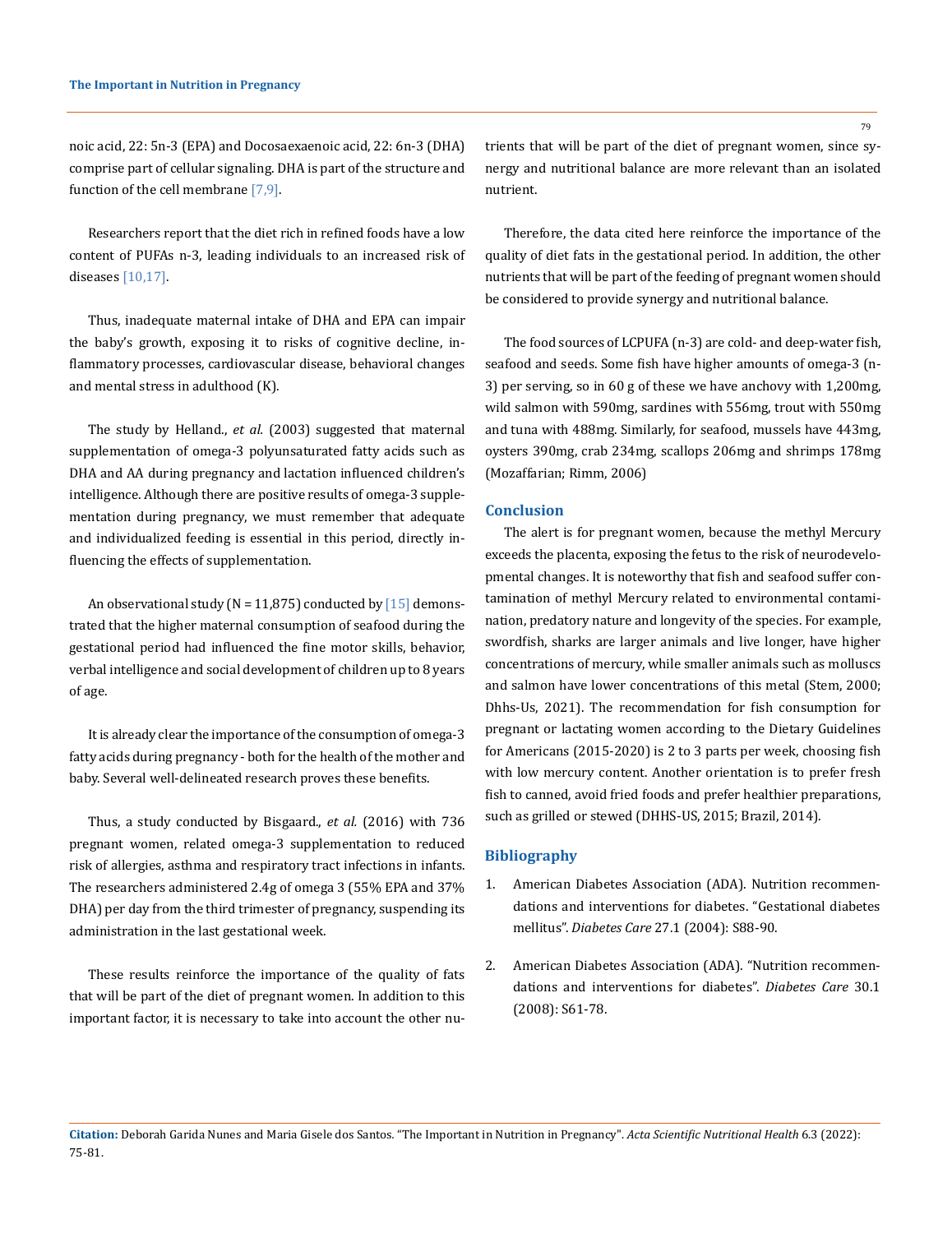- 3. [American Diabetes Association \(ADA\). "Standards of medical](https://pubmed.ncbi.nlm.nih.gov/17192377/)  [care in diabetes-2007".](https://pubmed.ncbi.nlm.nih.gov/17192377/) *Diabetes Care* 30.1 (2007): s4-s41.
- 4. [American Dietetic Association \(ADA\). "Position of the Ameri](https://pubmed.ncbi.nlm.nih.gov/14760578/)[can Dietetic Association: use of nutritive and Nonnutritive](https://pubmed.ncbi.nlm.nih.gov/14760578/)  sweeteners". *[Journal of the American Dietetic Association](https://pubmed.ncbi.nlm.nih.gov/14760578/)* 104.2 [\(2004\): 255-275.](https://pubmed.ncbi.nlm.nih.gov/14760578/)
- 5. Amiri FN., *et al.* ["Hygiene practices and sexual activity associ](https://pubmed.ncbi.nlm.nih.gov/19469432/)[ated with urinary tract infection in pregnant women".](https://pubmed.ncbi.nlm.nih.gov/19469432/) *La Revue [de Santé de la Méditerranée orientale](https://pubmed.ncbi.nlm.nih.gov/19469432/)* 15.1 (2009).
- 6. Antilla H., *et al.* ["Viscosity of beta-glucan in oat produtcts".](https://www.researchgate.net/publication/276940331_Viscosity_of_beta-glucan_in_oat_products)  *[Journal of the Science of Food and Agriculture](https://www.researchgate.net/publication/276940331_Viscosity_of_beta-glucan_in_oat_products)* 13 (2004): 80- [87.](https://www.researchgate.net/publication/276940331_Viscosity_of_beta-glucan_in_oat_products)
- 7. Aranha FQ., *et al.* "The role of vitamin C on organic changes in the elderly". *Revista de Nutrição, Campinas* 13.2 (2000): 89-97.
- 8. Brazilian Neurology Association (ASBRAN). "Caffeine intake by pregnant women is associated with adverse outcomes at birth". *The American Journal of Clinical Nutrition* 108 (2018): 1301-1308.
- 9. Au KS., *et al.* ["Finding the genetic mechanisms of folate deficien](https://onlinelibrary.wiley.com/doi/10.1002/ajmg.a.38478)[cy and neural tube defects-Leaving no stone unturned".](https://onlinelibrary.wiley.com/doi/10.1002/ajmg.a.38478) *Ameri[can Journal of Medical Genetics](https://onlinelibrary.wiley.com/doi/10.1002/ajmg.a.38478)* 173.11 (2017): 3042-3057.
- 10. [Augustin LSA. "Post-prandial glucose and insulin responses of](https://pubmed.ncbi.nlm.nih.gov/26818604/)  [hommus alone or combined with carbohydrate food: a dose](https://pubmed.ncbi.nlm.nih.gov/26818604/)response study". *[Nutrition Journal](https://pubmed.ncbi.nlm.nih.gov/26818604/)* 15.1 (2016): 1-8.
- 11. Baig-ansari N., *et al.* ["Anemia prevalence and risk factors in](https://pubmed.ncbi.nlm.nih.gov/18693477/)  [pregnant women in an urban area of Pakistan".](https://pubmed.ncbi.nlm.nih.gov/18693477/) *The Food and [Nutrition Bulletin](https://pubmed.ncbi.nlm.nih.gov/18693477/)* 29.2 (2008): 132-139.
- 12. [Bailey LB and Berry RJ. "Folic acid supplementation and the](https://pubmed.ncbi.nlm.nih.gov/15883454/)  [occurrence of congenital heart defects, orofacial clefts, multi](https://pubmed.ncbi.nlm.nih.gov/15883454/)ple births, and miscarriage". *[The American Journal of Clinical](https://pubmed.ncbi.nlm.nih.gov/15883454/)  Nutrition* 81 (2001): [1213S-1217S.](https://pubmed.ncbi.nlm.nih.gov/15883454/)
- 13. [Bennett M. "Vitamin B12 deficiency, infertility and recurrent](https://pubmed.ncbi.nlm.nih.gov/11304860/)  fetal loss". *The Journal of [Reproductive Medicine](https://pubmed.ncbi.nlm.nih.gov/11304860/)* 46.3 (2001): [209-212.](https://pubmed.ncbi.nlm.nih.gov/11304860/)
- 14. Bisgaard H., *et al.* ["Fish Oil-Derived Fatty Acids in Pregnancy](https://www.nejm.org/doi/full/10.1056/nejmoa1503734)  [and Wheeze and Asthma in Offspring".](https://www.nejm.org/doi/full/10.1056/nejmoa1503734) *The New England Journal of Medicine* [375 \(2016\): 2530-2539.](https://www.nejm.org/doi/full/10.1056/nejmoa1503734)
- 15. Biswas AB., *et al.* ["Evaluation of vitamin A status during preg](https://pubmed.ncbi.nlm.nih.gov/11291784/)nancy". *[Journal of Indian Medical Association](https://pubmed.ncbi.nlm.nih.gov/11291784/)* 98 (2000): 525- [529.](https://pubmed.ncbi.nlm.nih.gov/11291784/)
- 16. Blumfield ML., *et al.* ["Systematic review and meta-analysis of](https://pubmed.ncbi.nlm.nih.gov/22646126/)  [energy and macronutrient intakes during pregnancy in devel](https://pubmed.ncbi.nlm.nih.gov/22646126/)oped countries". *Nutrition Reviews* [70.6 \(2012\): 322-336.](https://pubmed.ncbi.nlm.nih.gov/22646126/)
- 17. Bordeleau M., *et al.* ["From Maternal Diet to Neurodevelopmen](https://pubmed.ncbi.nlm.nih.gov/33536875/)[tal Disorders: A Story of Neuroinflammation".](https://pubmed.ncbi.nlm.nih.gov/33536875/) *Frontiers in Cel[lular Neuroscience](https://pubmed.ncbi.nlm.nih.gov/33536875/)* 14 (2021): 612705.
- 18. [Bourre JM. "Dietary omega-3 fatty acids for women".](https://pubmed.ncbi.nlm.nih.gov/17254747/) *Biomed Pharma* [61 \(2007\): 105-112.](https://pubmed.ncbi.nlm.nih.gov/17254747/)
- 19. [Bradbury J. "Docosahexaenoic acid \(DHA\): An ancient nutri](https://pubmed.ncbi.nlm.nih.gov/22254110/)[ent for the modern human brain".](https://pubmed.ncbi.nlm.nih.gov/22254110/) *Nutrients* 3 (2011): 529-554.
- 20. Brantsaeter AL., *et al.* ["Intake of probiotic food and risk of pre](https://academic.oup.com/aje/article/174/7/807/116217)[eclampsia in primiparous women: the Norwegian Mother and](https://academic.oup.com/aje/article/174/7/807/116217)  Child Cohort Study". *[American Journal of Epidemiology](https://academic.oup.com/aje/article/174/7/807/116217)* 174.7 [\(2011\): 807-815.](https://academic.oup.com/aje/article/174/7/807/116217)
- 21. Brazil. "Attention to low-risk prenatal care". 1. Ed. rev. Brasília: Editor of the Ministry of Health (2013).
- 22. Brazil. "Ministry of Health. Department of Health Care. Department of Primary Care. Food guide for the Brazilian population/Ministry of Health, Health Care Secretariat, Department of Primary Care. - 2. ed., 1. Reimpr. Brasília: Ministry of Health 156 (2014): 978-85-334-2176-9 ISBN
- 23. IBGE. "Analysis of Personal Food Consumption in Brazil 2008- 2009" (2011).
- 24. [Institute of Medicine \(IOM\). "Dietary reference intakes for](https://pubmed.ncbi.nlm.nih.gov/12449285/)  [energy, carbohydrate, fiber, fat, fatty acids, cholesterol, pro](https://pubmed.ncbi.nlm.nih.gov/12449285/)[tein, and amino acids". Washington \(DC\): National Academy](https://pubmed.ncbi.nlm.nih.gov/12449285/)  Press. *[Journal of the American Dietetic Association](https://pubmed.ncbi.nlm.nih.gov/12449285/)* (2005).

**Citation:** Deborah Garida Nunes and Maria Gisele dos Santos*.* "The Important in Nutrition in Pregnancy". *Acta Scientific Nutritional Health* 6.3 (2022): 75-81.